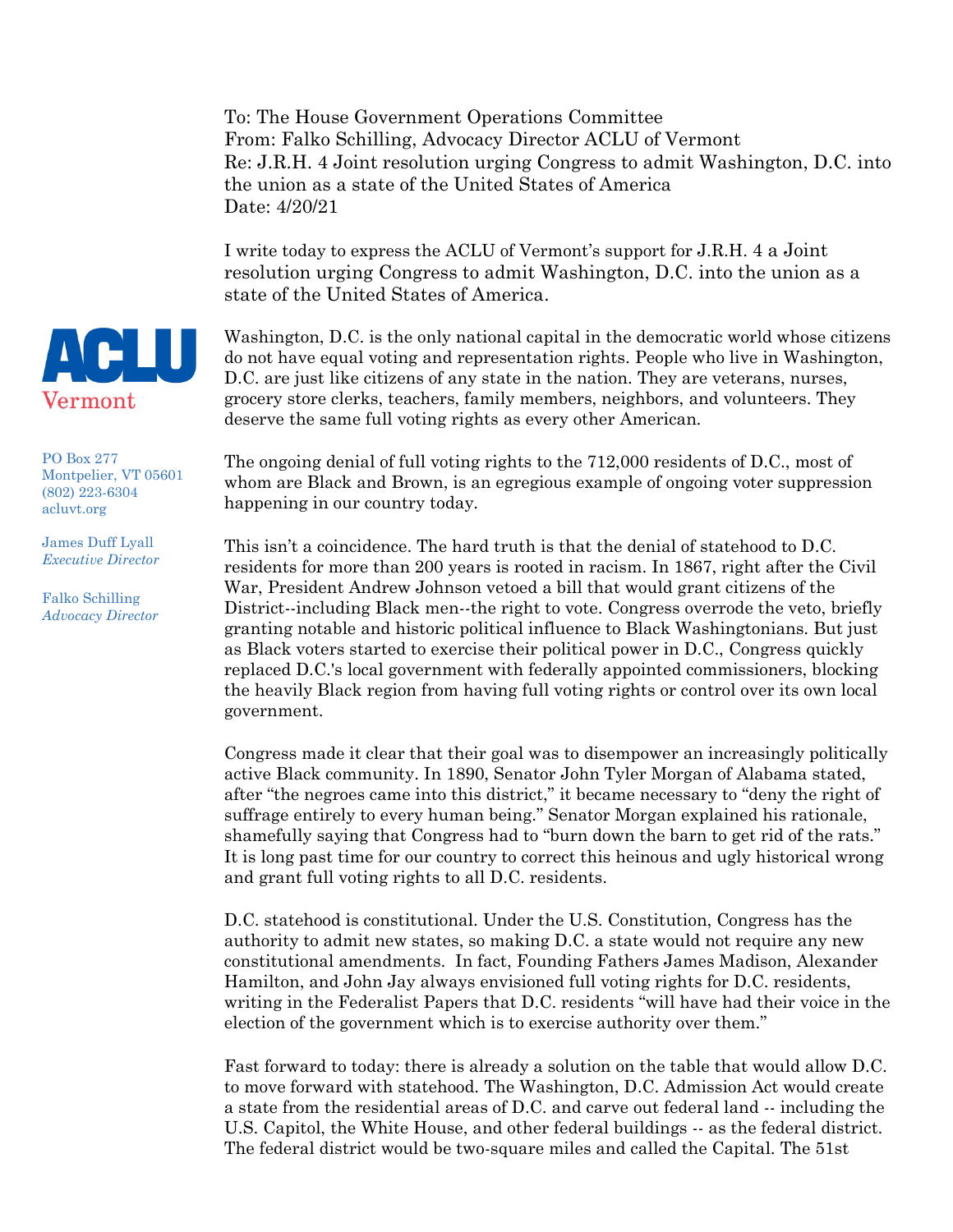state, called the State of Washington, Douglass Commonwealth, would have no jurisdiction over the Capital. We know for certain Congress has the constitutional power to reduce the size of the Capital because it has already done so. In 1848, Congress returned most of Arlington and Alexandria from D.C. to the state of Virginia. Even before that, in 1791, just four years after the Constitution was signed, Congress changed the District's configuration.

Denying D.C. statehood means denying D.C. residents autonomy. D.C. doesn't have control over its own laws or even full control over its own criminal justice system. Unlike every other state, D.C. cannot pass its own laws without "congressional review," something Congress has repeatedly used to block the will of the people in D.C. Congress is also able to create its own laws for D.C. residents, without any input from D.C. residents themselves -- something Congress does frequently through forced "riders" on D.C.'s budget every year. Some of the many examples of how Congress has stepped in to block the will of the people in D.C. include:

PO Box 277 Montpelier, VT 05601 (802) 223-6304

Vermont

**ACLU** 

James Duff Lyall *Executive Director*

acluvt.org

Falko Schilling *Advocacy Director* 

- In 1998, Congress blocked D.C. from using its own funds to pay for an HIV/Needle Exchange Programs, stalling the program by nearly a decade and costing D.C. residents' lives and money.
- In 1989, Congress introduced the Dornan Amendment, which to this day still blocks D.C. from using its own local tax dollars to provide abortion coverage for individuals enrolled in Medicaid--something that all other states are free to do.
- In 1992, the D.C. Council legalized same-sex domestic partnerships in the Health Benefits Expansion Act, but Congress refused to allow D.C to fund the measure until 2002, delaying benefits of the act for a decade.
- In 1981, the D.C. Council repealed the District's death penalty. In 1992, Congress ordered a referendum in D.C. in an attempt to reinstate the death penalty in the District.
- In 1981, Congress overturned legislation to decriminalize same sex activity in D.C., stalling D.C.'s effort to remove a discriminatory law against L.G.T.B.Q people by more than a decade.

It is wrong and outright anti-democratic for Congress to overrule the will of D.C. residents to determine local laws. It's not just a political issue, it's a health and safety issue for everyone who calls D.C. home.

According to the 2020 census, 712,816 people live in D.C. That's more than the populations of both Vermont and Wyoming, and it's comparable to the populations of Alaska, North Dakota, South Dakota, and Delaware. Among D.C.'s voting population today are more than 11,000 active-duty service members and more than 30,000 veterans, all of whom are being denied their full voting rights simply because they live in D.C. These service members risk their lives to protect the rights of Americans, yet they are denied their own full rights at home.

D.C. already operates with the responsibilities of statehood--just without the same representation or rights afforded all other states. D.C. residents pay the highest percapita federal income taxes in the U.S. In total, D.C. residents pay more in federal income tax than residents of 22 other states, but they have no say over how those federal tax dollars are spent by Congress. D.C. receives less federal funding than five states, and about the same as three other states. In fact, D.C. has a greater